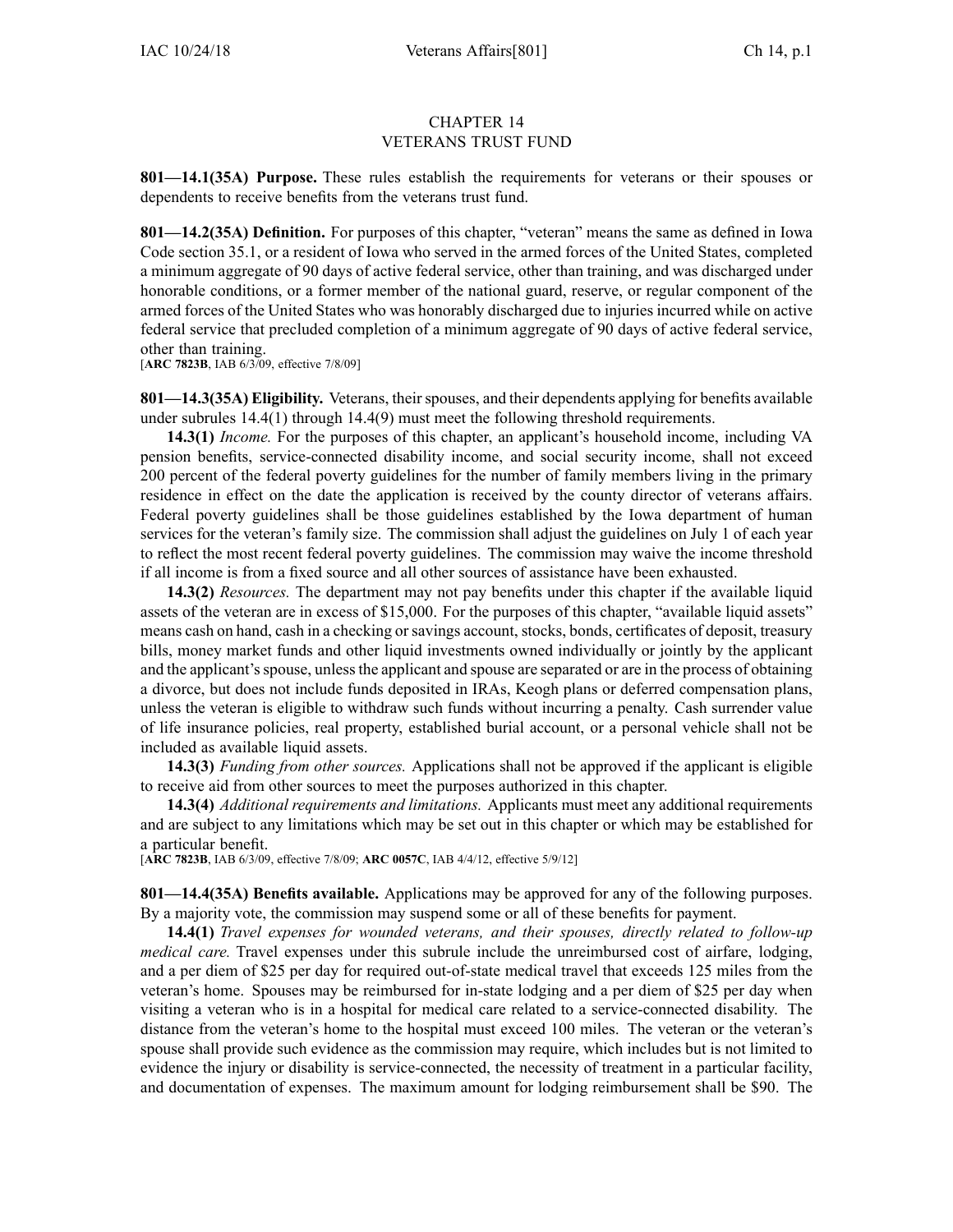maximum amount of aid payable in <sup>a</sup> consecutive 12-month period under this subrule is \$1,000. The commission may waive the income threshold for this benefit.

**14.4(2)** *Job training or college tuition assistance for job retraining.*

*a.* The commission may pay <sup>a</sup> veteran not more than \$3,000 for retraining or postsecondary education to enable the veteran to obtain gainful employment. The commission may provide aid under this subrule if all of the following apply:

(1) The veteran is enrolled in <sup>a</sup> training course in <sup>a</sup> technical college or school, is enrolled in an accredited postsecondary institution, or is engaged in <sup>a</sup> structured on-the-job training program.

(2) The veteran is unemployed, underemployed, or has received <sup>a</sup> notice of termination of employment.

(3) The commission determines that the veteran's proposed program, or current program, will provide retraining or initial training that could enable the veteran to find gainful employment. In making its determination, the commission shall consider whether the proposed program, or current program, provides adequate employment skills and is in an occupation for which favorable employment opportunities are anticipated.

(4) The veteran requesting aid has not received full reimbursement or paymen<sup>t</sup> from any other retraining or education scholarship programs and the veteran does not have other assets or income available to meet retraining or initial training expenses. Applicants requesting aid under this subrule will only be granted the unpaid portion of their tuition statement, and the payment will be made directly to the institution.

*b.* The veteran shall provide such evidence as the commission may require to satisfy the requirements of this subrule.

**14.4(3)** *Unemployment or underemployment assistance during <sup>a</sup> period of unemployment or underemployment due to prolonged physical or mental illness resulting from military service or disability resulting from military service (must be physically and mentally able to return to work).* The commission may provide subsistence payments only to <sup>a</sup> veteran who has suffered <sup>a</sup> loss of income due to prolonged physical or mental illness resulting from military service or disability resulting from military service. The commission may provide subsistence payments of up to \$500 per month of unemployment or underemployment to <sup>a</sup> veteran. A veteran must provide documentation of assistance from Iowa workforce development and vocational rehabilitation, if eligible. No paymen<sup>t</sup> may be made under this subrule if the veteran has other assets or income available to meet basic subsistence needs. A period of unemployment implies that it is possible for the veteran to be employed in the future. A rating from the VA of 100 percen<sup>t</sup> due to individual unemployability (IU) rated permanen<sup>t</sup> and total indicates that <sup>a</sup> veteran is unemployable and will not qualify for assistance under this subrule. The veteran shall provide such evidence as the commission may require, which includes but is not limited to evidence that the mental illness or disability is service-connected and evidence that the veteran is unemployed or underemployed for the period of payments. To qualify as underemployed, the applicant must be currently working at an income that is below 150 percen<sup>t</sup> of federal poverty guidelines due to limitations caused by the applicant's service-connected disability or illness. The maximum amount of aid payable in <sup>a</sup> consecutive 12-month period under this subrule is \$3,000 and <sup>a</sup> lifetime maximum of \$6,000.

**14.4(4)** *Expenses related to hearing care, dental care, vision care, or prescription drugs.*

*a.* The commission may provide health care aid to <sup>a</sup> veteran, to the veteran'sspouse or dependents, or to the unremarried spouse of <sup>a</sup> deceased veteran for dental care, including dentures; vision care, including eyeglass frames and lenses; hearing care, including hearing aids; and prescription drugs that are not covered by the veterans affairs medical center.

*b.* The maximum amount that may be paid under thissubrule for any consecutive 12-month period may not exceed \$2,500 for dental care, \$500 for vision care, \$1,500 per ear for hearing care, and \$1,500 for prescription drugs. Lifetime maximum benefit: \$10,000.

*c.* The commission shall not provide health care aid under this subrule unless the aid recipient's health care provider agrees to accept, as full paymen<sup>t</sup> for the health care provided, the amount of the payment; the amount of the recipient's health insurance or other third-party payments, if any; and the amount that the commission determines the veteran is capable of paying. Payment under this subrule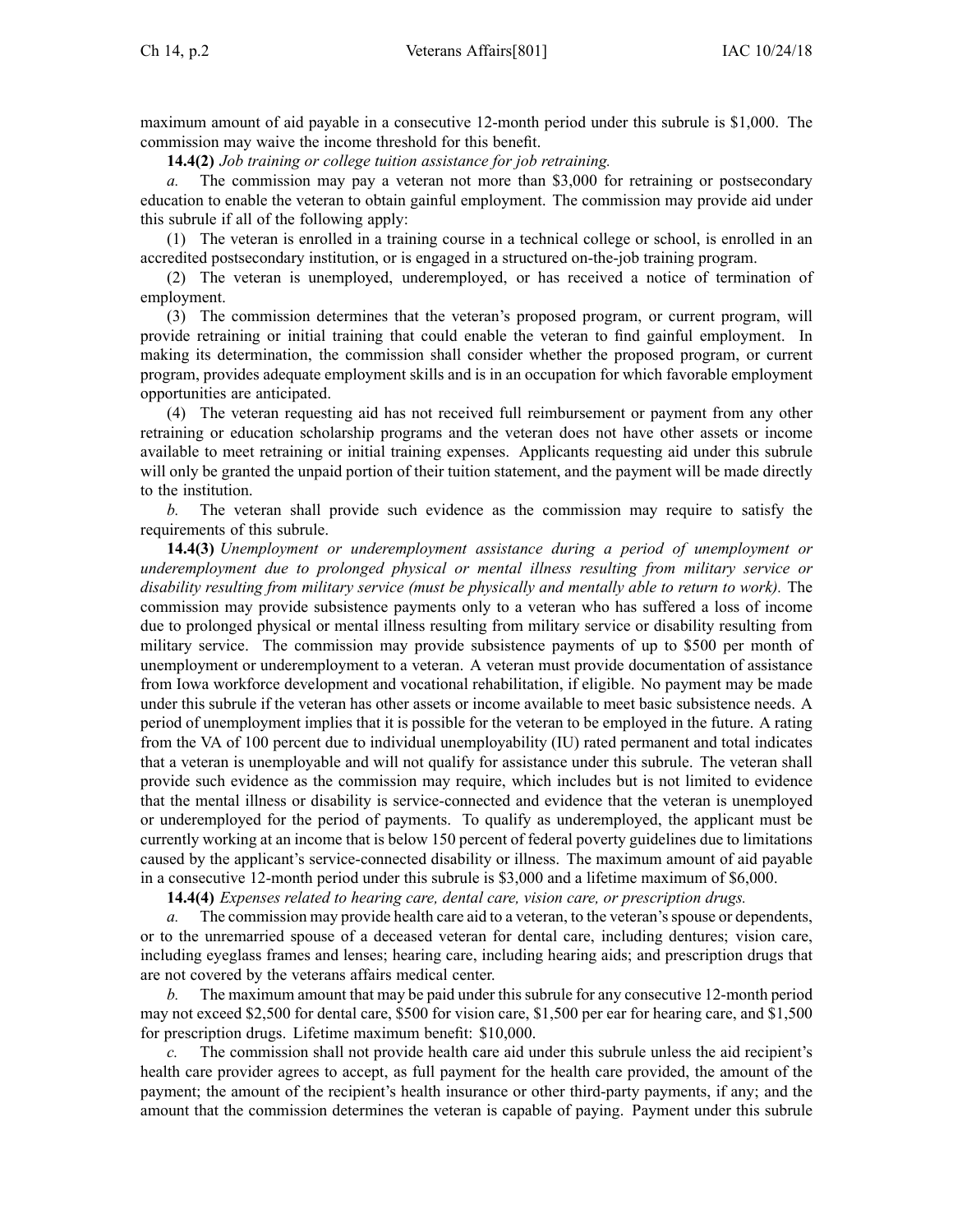will be provided directly to the health care provider. The commission shall not pay health care aid under this subrule if the available liquid assets of the veteran are in excess of \$15,000.

*d.* Applicants for assistance under this subrule will be required to provide the commission with an unpaid bill for service or an estimated cost of service from the health care provider and documentation of the need for the service. For prescription drugs, the applicant must produce documentation of the need for the prescribed drug and documentation stating whether <sup>a</sup> generic drug is available or appropriate. The commission paymen<sup>t</sup> will not exceed an estimated cost of service by <sup>a</sup> health care provider.

**14.4(5)** *Expenses relating to the purchase of durable equipment or services to allow <sup>a</sup> veteran, the veteran'sspouse or dependents, orthe unremarried spouse of <sup>a</sup> deceased veteran to remain in their home.*

*a.* The commission may make reimbursement payments to <sup>a</sup> veteran or to the unremarried spouse of <sup>a</sup> deceased veteran for the purchase of durable equipment that allows the veteran, the veteran's spouse or dependents, or the unremarried spouse of <sup>a</sup> deceased veteran to remain in their home or allows them the ability to utilize more of their home.

*b.* Individuals requesting reimbursement under this subrule will be required to provide verification of the purchase and installation of the equipment and information relating to the need for the equipment. Individuals may also provide <sup>a</sup> product and installation cost estimate to the commission for approval, with the understanding that the commission will pay no more than the cost estimate to the supplier or installer. Applicants needing durable equipment as <sup>a</sup> medical necessity should provide information from <sup>a</sup> physician.

*c.* Assistance under this subrule cannot duplicate assistance from other entities, and the maximum amount that may be paid may not exceed \$2,500.

*d.* The commission shall not pay <sup>a</sup> reimbursement under this subrule if the available liquid assets of the veteran are in excess of \$15,000.

**14.4(6)** *Individual counseling or family counseling programs.*

*a.* The commission may make mental health, substance abuse, and family counseling available to veterans and their families. Individual family members are eligible for counseling.

*b.* The assistance may include appropriate counseling and treatment programs for veterans and their families in need of services.

*c.* Any assistance provided under this subrule shall not duplicate other services readily available to veterans and their families. Veterans who are eligible for VA mental health services must initially visit their nearest VA medical facility for initial consultation and continued psychiatric treatment. Payment under this subrule will be made for additional services for the veteran in <sup>a</sup> location closer to the veteran's home and at <sup>a</sup> greater frequency than the VA medical center can accommodate.

*d.* The commission may provide up to \$150 per hour and \$75 per half-hour for outpatient counseling visits to providers who will accep<sup>t</sup> as full paymen<sup>t</sup> for the counseling services the amount provided. Counseling and substance abuse services provided in <sup>a</sup> group setting may be paid up to \$40 per hour. Counseling and substance abuse services may also be provided in an inpatient setting, subject to the maximum amount eligible under [14.4\(6\)](https://www.legis.iowa.gov/docs/iac/rule/801.14.4.pdf)*"f."*

*e.* The maximum amount that may be paid under thissubrule for any consecutive 12-month period shall not exceed \$5,000. Individuals seeking counseling services are eligible for up to \$2,500, individuals seeking substance abuse treatment and counseling combined are eligible for up to \$3,500, and families seeking counseling services that may also include individual counseling and substance abuse services are eligible for up to \$5,000.

*f.* The commission may not provide counseling under this subrule unless the aid recipient's counseling service provider agrees to accept, as full paymen<sup>t</sup> for the counseling services provided, the amount of the payment; the amount of the recipient's health insurance or other third-party payments, if any; and the amount that the commission determines the veteran is capable of paying. The commission will make paymen<sup>t</sup> directly to the entity providing counseling and substance abuse services. The commission shall not pay for counseling under this subrule if the available liquid assets of the veteran are in excess of \$15,000.

**14.4(7)** *Expenses relating to ambulance and emergency room services for veterans and emergency lodging for immediate family members.*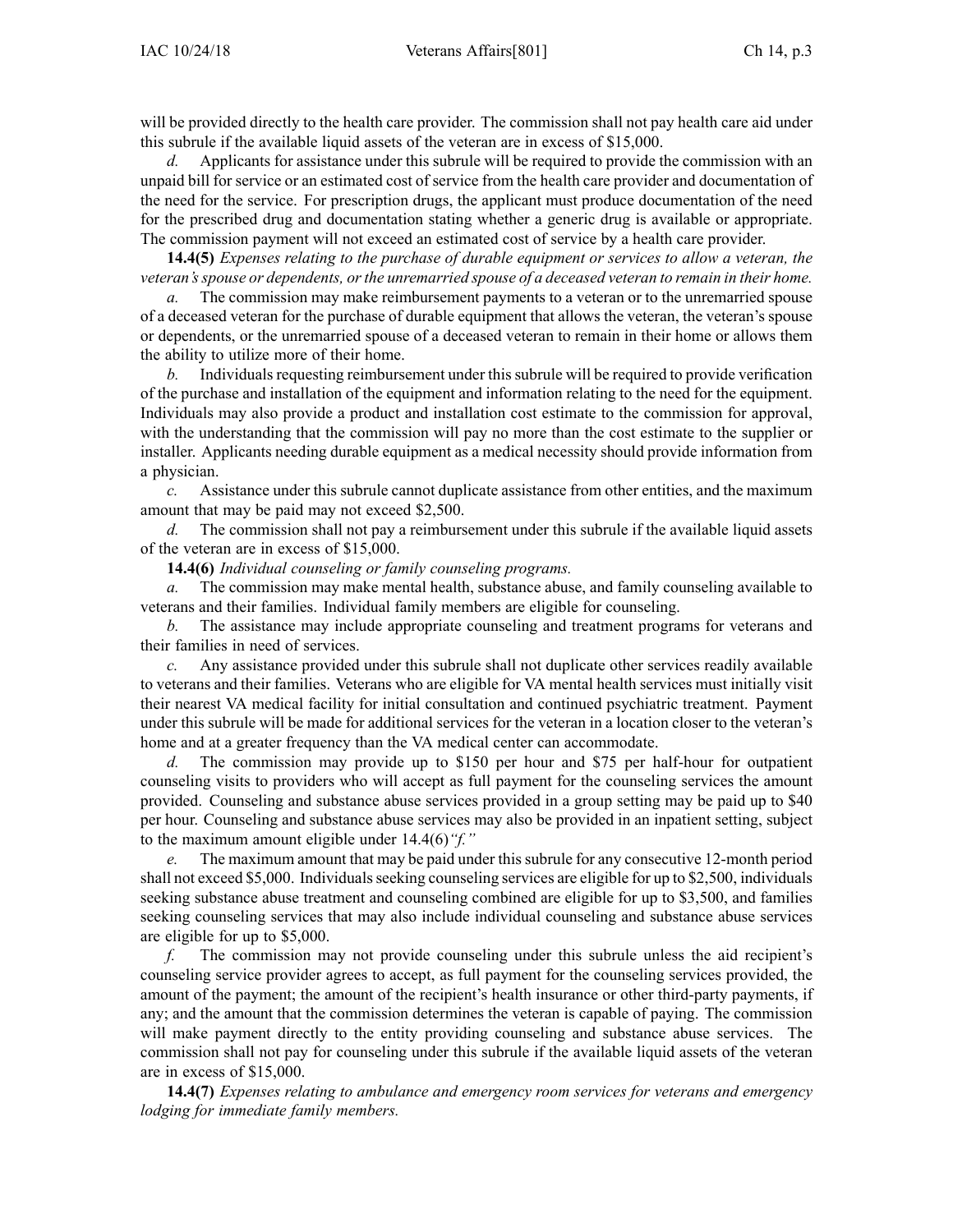*a.* The commission may provide assistance to veterans for expenses related to ambulance trips, including air ambulance transportation, and emergency room visits for emergency care patients or VA health care patients who cannot indicate to emergency personnel that they are to be presented to <sup>a</sup> VA medical center.

*b.* Funding through this subrule shall be paid directly to the entity providing the emergency service or transportation after the commission is provided with an unpaid bill. All efforts should be made to utilize all other methods of paymen<sup>t</sup> prior to accessing assistance under this subrule.

The maximum amount that may be paid under this subrule may not exceed \$7,500.

**14.4(8)** *Emergency expenses related to vehicle repair, housing repair, or temporary housing assistance.*

*a.* The commission may provide assistance to <sup>a</sup> veteran or to the unremarried spouse of <sup>a</sup> deceased veteran for emergency vehicle repair, emergency housing repair, and temporary housing.

*b.* Assistance for vehicle repair is limited to expenses that are required for continued use of the vehicle. This assistance will only be granted in cases where the vehicle is needed for travel to and from work-related activities, the applicant is over the age of 65, orsubstantial hardship will occur if the vehicle is not repaired. Assistance may be provided in situations where the applicant does not have sufficient means to pay an insurance deductible. Assistance may be paid directly to the entity performing the maintenance or the insurance company owed the deductible. In certain circumstances, reimbursement may be made to the veteran or to the unremarried spouse of <sup>a</sup> deceased veteran in order for the vehicle to be released from the entity providing the service. Assistance will not be provided for damage caused during the commission of <sup>a</sup> crime, for cosmetic needs, for damage resulting in an auto accident when automobile insurance has not been purchased, or for routine maintenance.

*c.* Assistance for home repair is limited to repairs that are required to improve the conditions and integrity of the home and are necessary for the safety and security of the residents. Applicants with homeowners insurance may reques<sup>t</sup> assistance for paymen<sup>t</sup> of <sup>a</sup> deductible. Assistance may be provided for applicants in disaster situations, home accidents, vandalism, or other situations as determined by the commission. In situations where <sup>a</sup> home is damaged beyond repair, assistance under this subrule is available to assist the applicant in purchasing <sup>a</sup> new home.

*d.* Assistance for transitional housing may be provided to applicants who are displaced from their home during <sup>a</sup> period of repairs related to <sup>a</sup> disaster, vandalism, home accident, or other reason that makes staying in the home hazardous to the health of the residents. Any refunded security deposits paid for under this subrule shall be returned to the Iowa veterans trust fund.

*e.* The maximum amount that may be paid under thissubrule for any consecutive 12-month period may not exceed \$2,500 for vehicle repair, \$3,000 for housing repair, and \$1,000 for transitional housing. Lifetime maximum benefit for housing repair and vehicle repair: \$10,000 each.

*f.* The commission shall not pay <sup>a</sup> reimbursement under this subrule if the available liquid assets of the veteran are in excess of \$15,000.

**14.4(9)** *Expensesrelated to establishing whether <sup>a</sup> minor child is <sup>a</sup> dependent of <sup>a</sup> deceased veteran.*

*a.* The commission may provide assistance to the family of veterans who are killed while serving on active federal service, for expenses related to paternity or maternity tests or the cost of procuring additional DNA samples from the deceased veteran. This assistance is available to determine whether <sup>a</sup> child is eligible for United States Department of Veterans Affairs war orphan benefits.

*b.* Applicants are required to provide the results of the paternity or maternity examinations to the commission upon completion of the tests. Where the deceased veteran is not the paren<sup>t</sup> of the child, the applicant will be required to repay the assistance received as provided in [801—14.6](https://www.legis.iowa.gov/docs/iac/rule/801.14.6.pdf)(35A).

*c.* The maximum amount that may be paid under this subrule is \$2,500.

*d.* The commission may waive the income threshold for this benefit.

**14.4(10)** *Family suppor<sup>t</sup> group programs or programs for children of members of the military.*

*a.* The commission may award grants to unit family readiness/support groups, family suppor<sup>t</sup> offices, and other such organizations providing suppor<sup>t</sup> and programs to families and children of family members.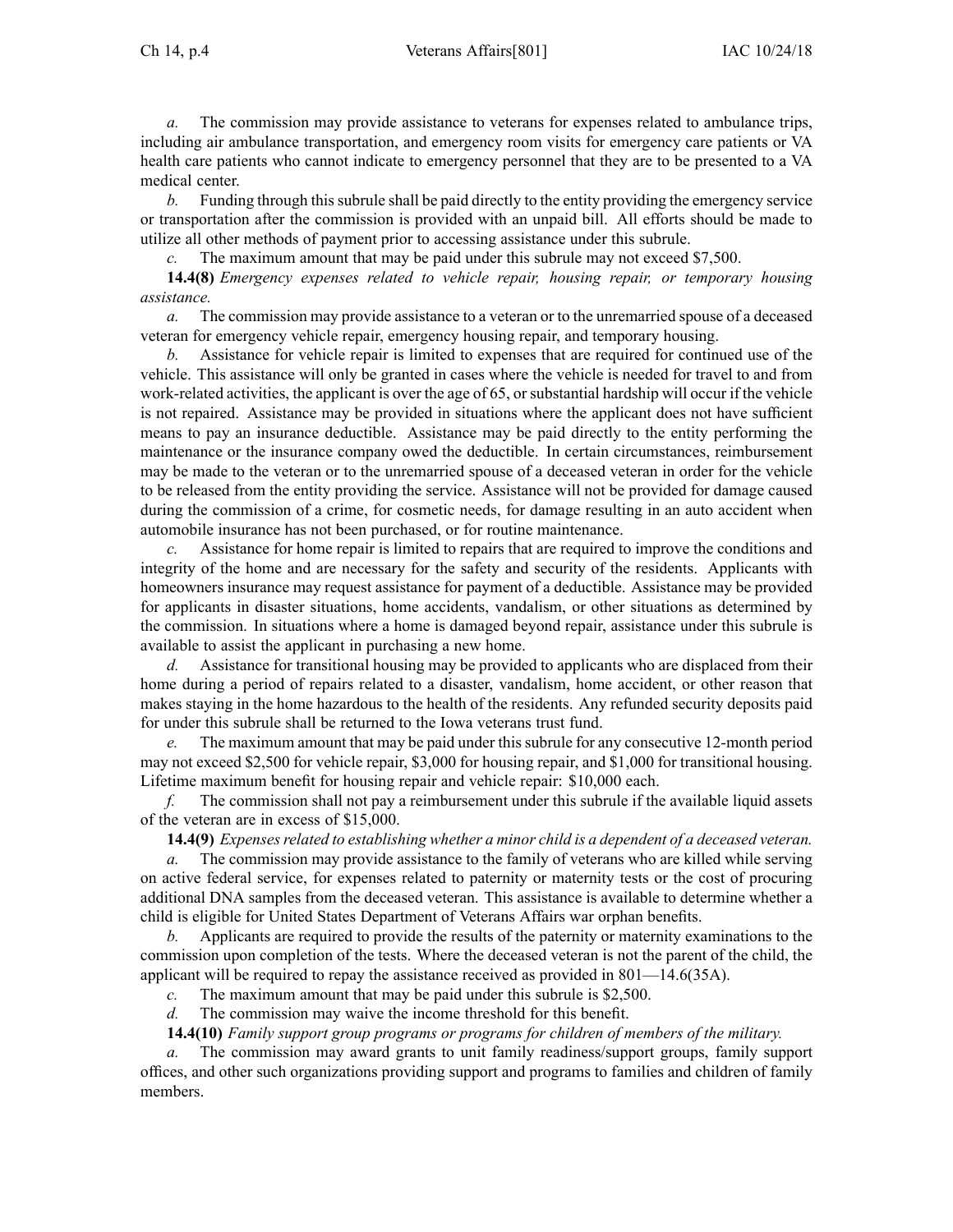*b.* The gran<sup>t</sup> shall be only for projects or programs which are not funded from any other source. The commission shall determine if the applicant's proposed project or program will provide the intended support. In making its determination, the commission shall consider whether the proposed program will provide anticipated favorable results.

The maximum amount of aid payable in a consecutive 12-month period under this subrule to a family readiness/support group is \$500.

**14.4(11)** *Honor guard services.*

*a.* The commission may reimburse veterans organizations for providing military funeral honors as follows:

(1) If <sup>a</sup> single veterans organization provides basic honors, \$25.

(2) If <sup>a</sup> single veterans organization provides full honors, \$50.

(3) If two or more veterans organizations participate in providing full honors and one of the organizations provides <sup>a</sup> firing detail, \$50. The organizations may reques<sup>t</sup> that the commission split the reimbursement.

(4) If two or more veterans organizations participate in providing basic honors, \$25. Payment shall be to one veterans organization, as determined by the commission.

*b.* Notwithstanding paragraph [14.4\(11\)](https://www.legis.iowa.gov/docs/iac/rule/801.14.4.pdf)*"a,"* the commission shall not reimburse <sup>a</sup> veterans organization if federal funding is available to reimburse the veterans organization for providing military funeral honors. The veterans organization shall reques<sup>t</sup> reimbursement from federal sources. If <sup>a</sup> veterans organization receives federal funding for providing military funeral honors at the reimbursement rate of one funeral per day, the department shall reimburse the organization for the provision of military funeral honors at any additional funerals on that day.

*c.* The maximum amount of aid payable in <sup>a</sup> calendar year under this subrule to <sup>a</sup> veterans organization is \$1,000.

*d.* Veterans service organizations that are not currently providing honor guard services may apply for <sup>a</sup> \$500 up-front gran<sup>t</sup> for the use of creating <sup>a</sup> new honor guard within their organization. Applicants must presen<sup>t</sup> the commission with an estimated cost for purchasing uniforms and firearms for providing military honors and an estimated number of members who will be available to perform honor guard services. Organizations should also provide information regarding how they plan to pay for additional expenses that may occur outside of trust fund assistance. Applicants will be eligible for reimbursements under paragraphs  $14.4(11)$  "*a*" to "*c*" 12 months after the receipt of their original \$500 grant.

**14.4(12)** *Matching funds to veterans service organizations to provide for accredited veteran service officers.*

*a.* The commission may provide matching funds to veterans service organizations for maintaining accredited veteran service officers located at the Des Moines Veterans Affairs Regional Office.

*b.* Funding for all service organizations combined is available in an amount of up to 20 percen<sup>t</sup> of the interest and earnings on the trust fund balance during the fiscal year or \$150,000, whichever is less.

*c.* Service organizations requesting funding from the trust fund must provide financial data on the level of organizational funding for the staffing and operation of an office in the Des Moines Veterans Affairs Regional Office. Of the available amount outlined in this subrule, assistance will be split evenly among the service organizations eligible for the trust fund assistance. If the service organization's expenditures are less than its share of the grant, the gran<sup>t</sup> amount will be reduced to the amount of the organization's previous fiscal year's expenditures.

*d.* Service organizations will be required to maintain the same level of expenditures in the year they receive funding as in the previous year. Funding will be recaptured by the treasurer of the state of Iowa if this funding is used to supplant funding from an individual veterans service organization. Trust fund assistance will not be included in future fiscal year maintenance of effort requirements. A repor<sup>t</sup> on the previous fiscal year's expenditures will be required to determine the maintenance of effort for the organization.

<sup>[</sup>**ARC [7823B](https://www.legis.iowa.gov/docs/aco/arc/7823B.pdf)**, IAB 6/3/09, effective 7/8/09; **ARC [0057C](https://www.legis.iowa.gov/docs/aco/arc/0057C.pdf)**, IAB 4/4/12, effective 5/9/12; **ARC [2491C](https://www.legis.iowa.gov/docs/aco/arc/2491C.pdf)**, IAB 4/13/16, effective 5/18/16; **ARC [4105C](https://www.legis.iowa.gov/docs/aco/arc/4105C.pdf)**, IAB 10/24/18, effective 11/28/18]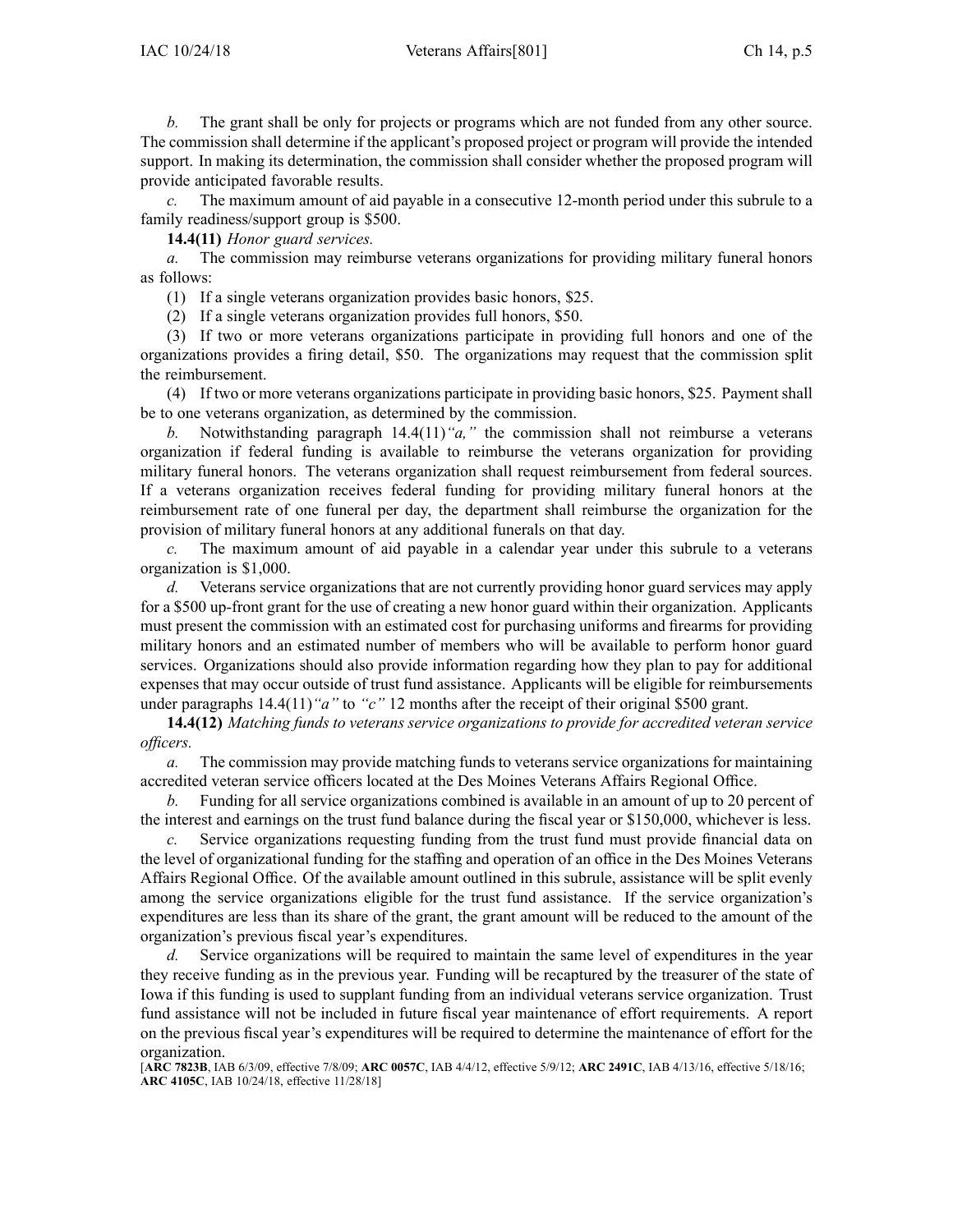**801—14.5(35A) Application procedure.** Applications for benefits from the veterans trust fund may be obtained at any county veterans affairs office. The county director of veterans affairs shall date-stamp the application and submit it to the Iowa Department of Veterans Affairs, Camp Dodge, Bldg. 3465, 7105 NW 70th Avenue, Johnston, Iowa 50131-1824.

**14.5(1)** *Application process.* A person who wishes to apply shall complete an Application for Veterans Trust Fund form and provide such documentation or other evidence as the commission may require in order to determine the awarding or denial of the benefits available under this chapter.

**14.5(2)** *Date of application.* The date of the application shall be the date the signed application and written verification are received by the Iowa department of veterans affairs.

**14.5(3)** *Eligibility determination.*

*a.* The county director of veterans affairs or members of the county commission shall make <sup>a</sup> recommendation to the Iowa commission of veterans affairs as to whether to approve or deny the application. The Iowa commission of veterans affairs or <sup>a</sup> subcommittee appointed by the chair shall approve or deny all applications. Applications submitted to the Iowa commission of veterans affairs will be processed at its quarterly meetings as set forth in [801—paragraph](https://www.legis.iowa.gov/docs/iac/rule/801.1.2.pdf) 1.2(2)*"a"* or during <sup>a</sup> conference call for the purpose of voting on <sup>a</sup> trust fund expenditure. Applications must be approved by <sup>a</sup> majority vote of the commission membership or appointed subcommittee. The director of the Iowa department of veterans affairs shall notify an applicant within 15 days of the commission's decision. An explanation of the reasons for rejection of an application will accompany denials.

*b.* Applications for honor guard reimbursements under subrule [14.4\(11\)](https://www.legis.iowa.gov/docs/iac/rule/801.14.4.pdf) shall be processed solely by the Iowa department of veterans affairs and do not need commission approval for expenditure of trust fund interest balance funds for this purpose.

**14.5(4)** *Waiting list.* After all veterans trust fund moneys have been obligated, the commission shall approve or deny pending applications based on eligibility. Applicants who meet the eligibility requirements and are approved for paymen<sup>t</sup> by the commission shall be placed on <sup>a</sup> waiting list based on the date of approval and then according to the order in which the completed applications and verification were received by the Iowa commission of veterans affairs. In the event that more than one application is received at one time, the applicant shall be entered on the waiting list on the basis of the applicant's birthday, the oldest applicant being first on the waiting list. [**ARC [7823B](https://www.legis.iowa.gov/docs/aco/arc/7823B.pdf)**, IAB 6/3/09, effective 7/8/09; **ARC [3341C](https://www.legis.iowa.gov/docs/aco/arc/3341C.pdf)**, IAB 9/27/17, effective 11/1/17]

## **801—14.6(35A) Recovery of erroneous payments.**

**14.6(1)** *Erroneous payments.* The commission may recover payments made as <sup>a</sup> gran<sup>t</sup> under this chapter if any of the following apply:

*a.* The information provided by the applicant is inaccurate.

*b.* The commission incorrectly calculated the gran<sup>t</sup> amount.

*c.* The applicant is not entitled to <sup>a</sup> gran<sup>t</sup> or is entitled to <sup>a</sup> lower gran<sup>t</sup> amount as <sup>a</sup> result of <sup>a</sup> change in circumstances that affects the applicant's eligibility to receive the grant.

**14.6(2)** *Amount of recovery.* The commission may recover only the portion of the gran<sup>t</sup> to which the applicant would not have been entitled if the correct information had been provided or if the gran<sup>t</sup> had been properly calculated or as <sup>a</sup> change in circumstances warrants.

**14.6(3)** *Remedies.* The commission may reques<sup>t</sup> repaymen<sup>t</sup> of the amount due undersubrule [14.6\(2\)](https://www.legis.iowa.gov/docs/iac/rule/801.14.6.pdf). In lieu of <sup>a</sup> lump sum payment, the commission may enter into an agreemen<sup>t</sup> under which the applicant may repay the amount due within <sup>a</sup> 12-month period. If the applicant fails to repay the amount due within 30 days of <sup>a</sup> reques<sup>t</sup> for repaymen<sup>t</sup> or fails to comply with the terms of <sup>a</sup> repaymen<sup>t</sup> agreement, the commission may offset future grants that the applicant may be entitled to under this chapter until the amount due has been recovered. The commission may also suspend other benefits available to the applicant until the amount due has been recovered.

**14.6(4)** *Waiver.* The commission may temporarily or permanently waive its authority to recover payments under subrule [14.6\(1\)](https://www.legis.iowa.gov/docs/iac/rule/801.14.6.pdf) or suspend benefits under subrule [14.6\(3\)](https://www.legis.iowa.gov/docs/iac/rule/801.14.6.pdf) if the applicant's household income is totally exemp<sup>t</sup> from Iowa garnishment law.